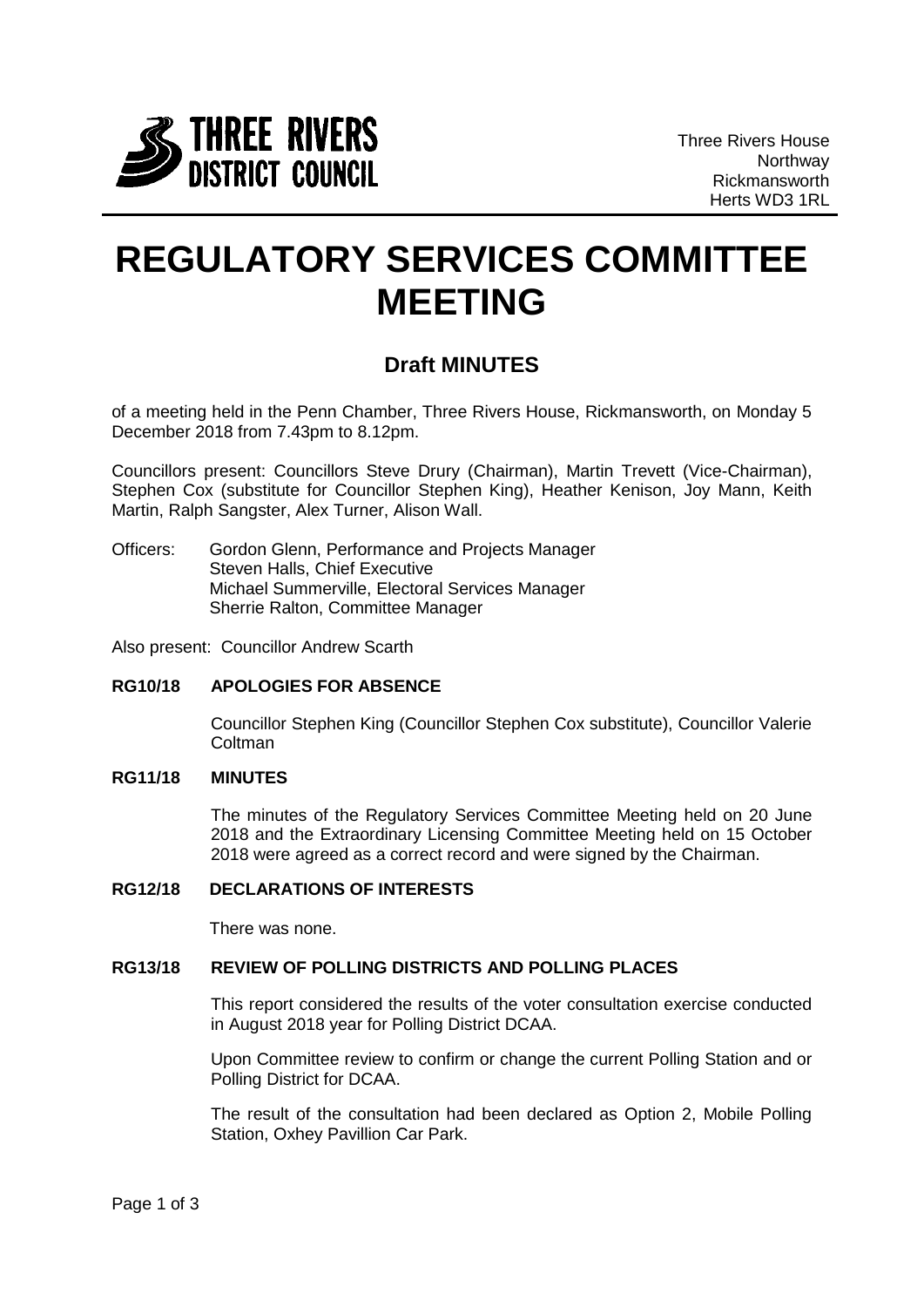A Member asked for the cost of the Portakabin versus the other two venues to be noted for future budget setting.

Thanks were extended to the Elections Services Manager for the work involved in carrying out the consultation.

It was confirmed that the Community Centre would be retained along with the Portakabin.

Councillor Keith Martin moved, seconded by Councillor Stephen Cox the recommendations in the report

On being put to the Committee the recommendations were declared CARRIED the voting being unanimous.

RESOLVED:

That the Committee considered the results of the consultation exercise carried out for DCAA Polling District and designated a Polling Place in accordance with guidance and electoral law.

# **RG14/18 REVIEW OF BYELAWS: NEW MODEL BYELAWS FOR PLEASURE GROUNDS, PUBLIC WALKS AND OPEN SPACES**

This report provided Members with an update to the report received at Regulatory Committee on the 6 December 2017. At that time officers had prepared documents in support of new byelaws for Pleasure Grounds, Public Walks and Open Spaces. Please see Appendix 1 for the Minutes RG13/17.

The Performance and Project Manager advised that it was decided to await the amendments to the Model Byelaws by the Ministry of Housing, Communities and Local Government (MHCLG), to include the use of Sky Lanterns before finalising the Three Rivers Byelaws.

The Performance and Project Manager gave a demonstration of the consultation document to be published on the Three Rivers Web Site. This featured maps showing the boundaries and shapes of every place covered by the byelaws. This included 92 locations, 105 maps and a further six nature reserves.

The following points were raised:

- What qualified land to be on the list? The Performance and Project Manager advised that there were two old pieces of legislation (Sections 12 &15, Open Spaces Act 1906 and Section 164, Public Health Act 1875) for which MHCLG had created a flow chart to use to check whether the land fits the criteria. This only applied to land controlled by Three Rivers and common land, not private land.
- Parish Council land maintained by Three Rivers would come within the scope of the byelaws.
- The Council were consulting with all the Parish Councils about adopting the byelaws.

On being put to the Committee the recommendations were declared CARRIED, the voting being unanimous.